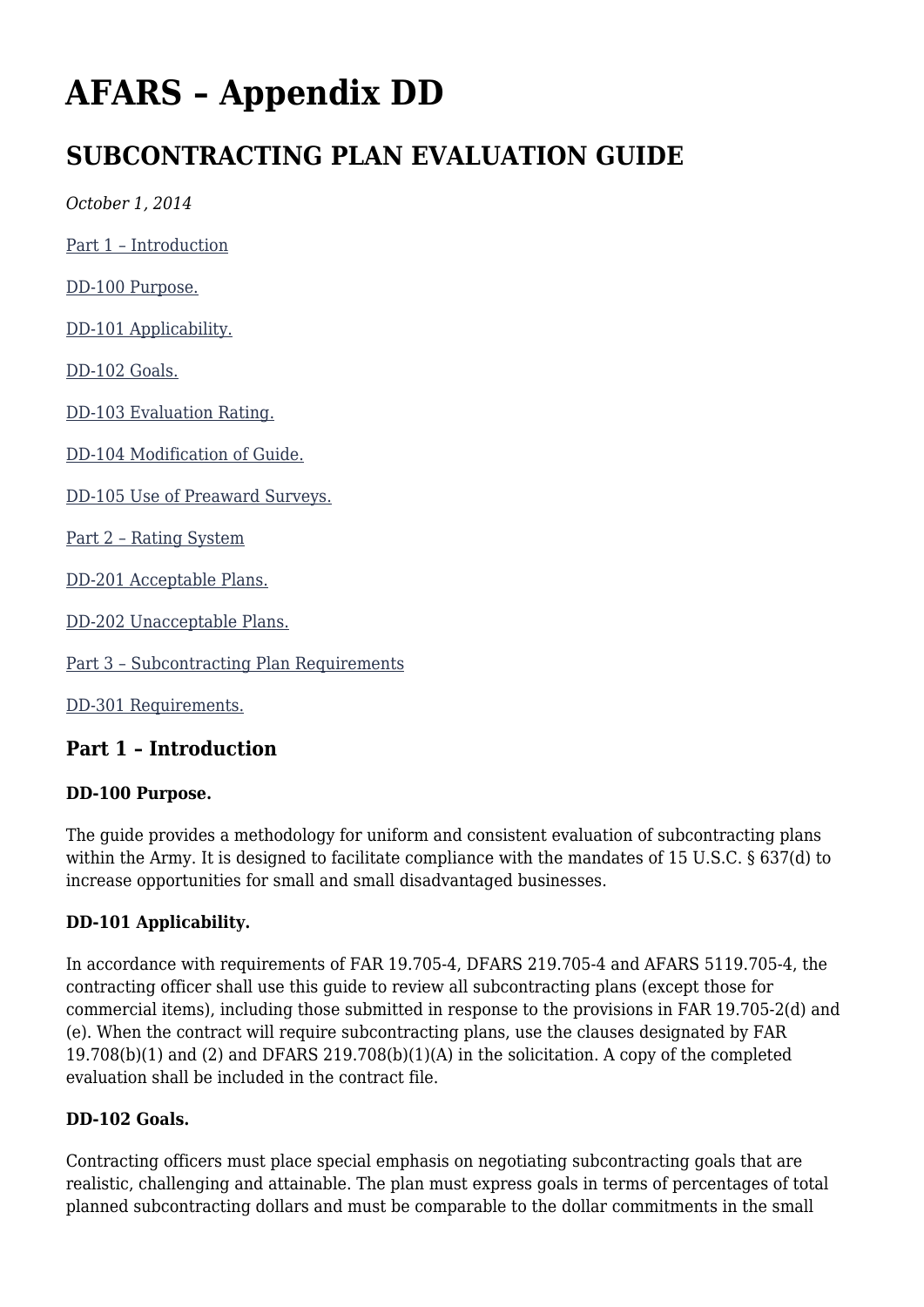business participation plan. In accordance with FAR 19.705-4(d), the contracting officer must review enough evidence to determine that the:

1. Offeror can meet subcontracting plan goals;

2. Offeror's goals are consistent with their cost or pricing data or information other than cost or pricing data;

3. Offeror will honor the terms of subcontract agreements (i.e., timely payments of amounts owed, use of firms cited in proposal, etc.); and

4. Offeror's make or buy policy or program does not conflict with the proposed subcontracting plan and is in the Government's best interest.

5. Plan includes the contractor's commitment to adopt and comply with its requirements and goals for small business utilization.

#### **DD-103 Evaluation Rating.**

Either the contracting officer, the small business representative, or both, shall evaluate and rate the subcontracting plan as "acceptable" or "unacceptable," in the context of the particular procurement. For instance, in smaller dollar value contracts, or contracts for uniquely manufactured items, it might be impracticable or not cost effective for offerors to take the type of actions that might be appropriate in contracts for larger dollar values or commercial components. To receive an "Acceptable" rating, the contractor must satisfy all objectives in Part 2 and meet each statutory subcontracting plan requirement outlined in Part 3. Failure to receive a subcontracting plan rating of acceptable could jeopardize the offeror's selection for contract award. The contracting officer must document the decisions in the contract file.

#### **DD-104 Modification of Guide.**

Pursuant to AFARS 5101.403, only senior contracting officials may approve individual deviations to this evaluation guide. This approval authority may not be further delegated.

#### **DD-105 Use of Preaward Surveys.**

For contracts administered by the Defense Contract Management Agency, obtain information needed to assess contractor compliance with subcontracting plans in current and previous contracts by requesting a preaward survey in accordance with FAR 9.106, DFARS 209.106 and DFARS PGI 209.106.

# **Part 2 – Rating System**

## **DD-201 Acceptable Plans.**

Objective: The subcontracting plan meets all of the requirements outlined in Part 3. The offeror has provided details that demonstrate an acceptable approach to assisting, promoting and utilizing small businesses, small disadvantaged businesses, women-owned small businesses, historically underutilized business zone small businesses, veteran-owned small businesses, service disabled veteran-owned small businesses and, for Defense Research Programs, historically black colleges and universities and minority serving institutions. The offeror has demonstrated an ability to meet prior subcontracting plan goals and honor the terms of subcontract agreements. Offeror has outlined an approach utilizing mentor protégé firms, joint venture teams, or other partners. The subcontracting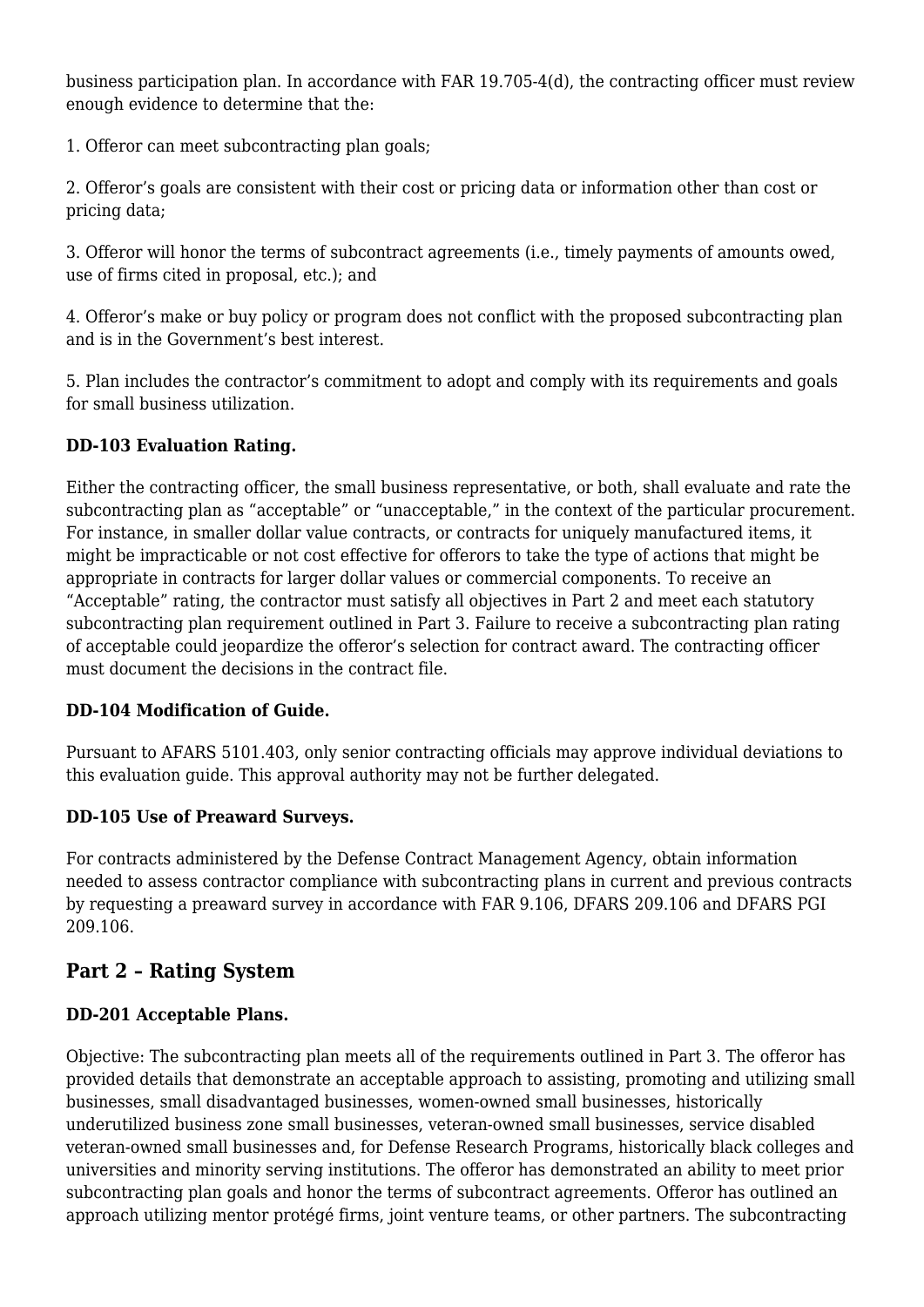goals are realistic, challenging, and attainable. Clarifications and minor rework of the submission may be required to correct slight omissions that do not prejudice other offers.

## **DD-202 Unacceptable Plans.**

Objective: The subcontracting plan fails to meet a requirement outlined in Part 3. The offeror has not provided an acceptable approach to assisting, promoting, and utilizing small businesses. The offeror has a history of failing to honor subcontract agreements. The offeror did not discuss the establishment of mentor protégé relationships, teaming, or joint venture agreements with other firms. Ensure the proposed subcontracting goals are attainable in light of the contractor's past performance in meeting subcontracting goals. Proposed subcontracting goals reflect less than a good faith effort. Substantial rework of the document is required to correct omissions and establish realistic, challenging, and attainable goals. Failure to receive a rating of acceptable may jeopardize offeror's eligibility for contract award. See FAR 19.702(a)(1).

# **Part 3 – Subcontracting Plan Requirements**

#### **DD-301 Requirements.**

If any of the following are answered "NO", the plan is not acceptable, and the offeror must revise it before contract award. Does the plan:

- 1. Contain a policy statement or evidence of internal guidance to company buyers that commits to complying with the Small Business Act (Public Law 99-661, Section 1207 and Public Law 100-180)?
- 2. Identify separate percentage goals for utilizing small businesses (including Alaska Native Corporations (ANCs) and Indian tribes), veteran-owned small businesses (VOSB), servicedisabled veteran-owned small businesses (SDVOSB), historically underutilized business zone small businesses (HUBZone), small disadvantaged businesses (SDB), women-owned small businesses (WOSB), and, for Defense Research Programs, historically black colleges and universities and minority serving institutions where applicable? Negotiated subcontracting goals must correlate with percentages of small business utilization identified in the contractor's small business participation plan, see FAR 15.304 and DFARS 215-304, and/or minimum targets identified in the solicitation or contract modification. FAR 19.704(a)(1)
- 3. Project the total dollars planned to be subcontracted and a separate statement of the total dollars planned to be subcontracted to small business (including ANCs and Indian tribes), VOSB, SDVOSB, HUBZone, SDB, and WOSB concerns? FAR 19.704(a)(2)
- 4. Describe the principal types of supplies and services to be subcontracted and identify the types planned for subcontracting to small business (including ANCs and Indian tribes), VOSB, SDVOSB, HUBZone, SDB and WOSB concerns?
- 5. Describe the method to be used to develop the subcontracting goals? FAR 19.704(a)(4)
- 6. Describe the method for identifying potential sources for solicitation purposes? FAR 19.704(a)(5)
- 7. State if the offeror included indirect costs in establishing subcontracting goals, and a description of the method used to determine the proportionate share of indirect costs to be incurred with small business, VOSB, SDVOSB, HUBZone, SDB (including ANCs and Indian tribes), and WOSB concerns? FAR 19.704(a)(6)
- 8. Identify the name of the employee who will administer the offeror's subcontracting program and describe that person's duties? FAR 19.704(a)(7)
- 9. Provide an approach for ensuring that small businesses, VOSB, SDVOSB, HUBZone, SDB, (including ANCs and Indian tribes) and WOSB concerns will have an equitable opportunity to compete for subcontracts?